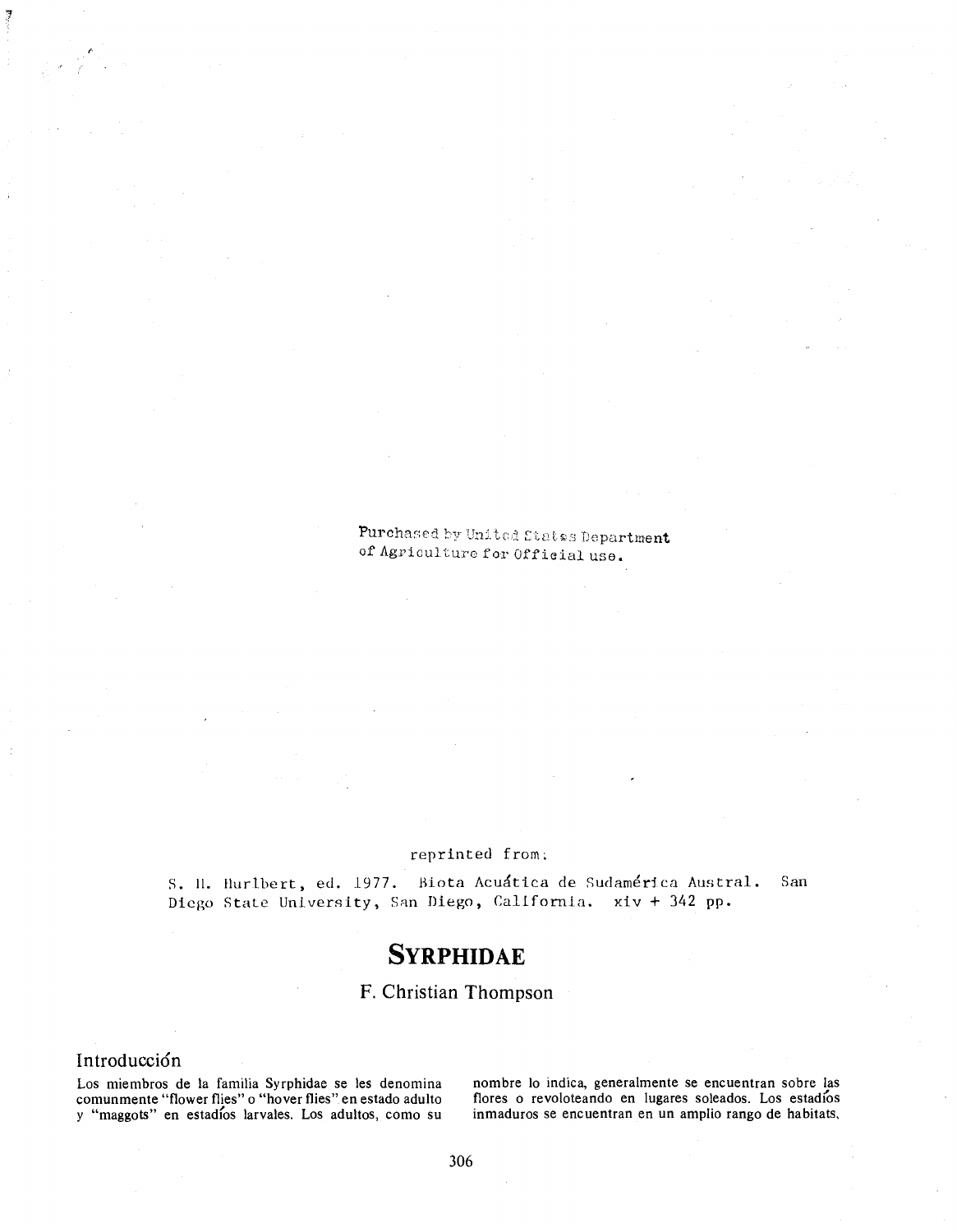tanto terrestres como acuaticos, y pueden ser agrupados en cuatro tipos principals: 1) las larvas predatores terrestres similares a sanguijuelas, que se alimentan principalmente de áfidos, escamas, y tisanópteros (subfamilia Syrphinae); 2) las larvas de *Microdon* que tienen forma de babosa, y que viven exclusivamente como comensales en los nidos de hormigas (subfamilia Microdontinae); 3) los gusanos de cola corta, los cuales son principalmente saprofagos y que se encuentran en muchos tipos de materia vegetal en descomposicion (la mayoria pertenece a la subfamilia Milesinae); y 4) los gusanos de cola larga o cola de rata, que son filtro-alimentadores acuáticos (tribus Callicerini, Sericomyiini <sup>y</sup> Eristalini, todos perteneciendo a la subfamilia Milesiinae). La familia Syrphidae se subdivide en 3 subfamilias y 18 tribus, especies con larvas acuáticas siendo conocidas solo de la subfamilia Milesiinae, tribus Chrysogasterini (algunas acuaticas), Callicerini (algunas acuaticas), Sericomyiini (todas acuaticas?) y Eristalini (todas acuaticas?). Esta clasificacion esta basada principalmente en las formas adultas <sup>y</sup> se encuentra esbozada en los estudios de Vockroth (1969, Syrphinae) y Thompson (1969, Mierodontinae; 1972, Milesiinae).

La fauna Neotropical todavía es poco conocida; probablemente menos de un tercio de sus especies ha sido descrito y en menos del 1% de las especies se conocen los estadios inmaduros. La tabulacion mas reciente de esta fauna (Thompson et al., 1976) contiene 1635 especies de las cuales 267 pertenecen, presumiblemente, a grupos acuáticos. El estudio de Hennig (1952) contiene un resumen completo de los estados larvarios del orden Diptera. Ningun otro trabajo sobre los estados acuaticos de los syrphidos neotropicales se ha publicado; sin embargo unos importantes estudios de caracter general sobre la morfologfa de los syrphidos acuaticos (Hartley 1958, 1968, Roberts 1970) se han publicado y deben ser mencionados, asf como las recientes revisiones de la fauna britanica (Dixon i960, Hartley 1961).

Las claves taxonómicas para la determinación de los syrphidos adultos a nivel generico pueden encontrarse en los trabajos de Hull (1949, generos del mundo), Vockeroth (1969, tribus de Syrphinae, generos de Syrphini), y Thompson (1969, generos neotropicales de Microdontinae; 1972, tribus, y generos neotropicales de Milesiinae). Un fndice completo de la literatura taxonomica para las formas neotropicales se puede encontrar en un fasciculo de "A Catalogue of the Diptera of the Americas south of the United States" (Thompson et al., 1976).

Syrphidae are a family of insects commonly called flower or hover flies as adults and maggots as immatures. The adults, as their name implies, are usually found at flowers or hovering in the bright sunlight. The immatures are found in a wide range of habitats, both terrestrial and aquatic, but they can br grouped into four main types: 1) the terrestrial predacious leachlike larvae, which feed mainly on aphids, scales and thrips (subfamily Syrphinae); 2) the sluglike *Microdon* larvae, which are exclusively scavengers in ants' nests (subfamily Microdontinae); 3) the short-tailed maggots, which are mainly saprophagous and found in a wide range of decomposing plant materils (most of the subfamily Milesiinae); and 4) the long-tailed or rat-tailed maggots, which are aquatic filter feeders (tribes Callicerini, Sericomyiini and Eristalini of the subfamily Milesiinae). Syrphids are classified into <sup>3</sup> subfamilies and 18 tribes, with the known aquatic forms restricted to the subfamily Milesinae, tribes Chrysogasterini (some aquatic), Callicerini (some aquatic), Sericomyiini (all aquatic?) and Eristalini (all aquatic?). This present classification is based primarily on the adults and is outlined in Vockeroth (1969, Syrphinae) and Thompson (1969, Microdontinae; 1972, Milesiinae).

The Neotropical fauna is still poorly known, with probably more than one-third of the species still undescribed and with immature stages known for less than <sup>1</sup> percent of the species that have been described. The most recent tabulation of the fauna (Thompson et al., 1976) contains 1,635 species, of which 267 species belong to presumably aquatic groups. Hennig (1952) has provided a complete review of the immature stages of Diptera. No work dealing with the aquatic stages of Neotropical syrphids has appeared since his work but a few important general papers on the morphology of aquatic syrphids have  $\overline{H}$  (Hartley 1958, 1968, Roberts 1970) and should be noted as well as the recent taxonomic revisions of the British fauna (Dixon 1960, Hartley 1961).

Keys for the determination of adult syrphids to generic level can be found in Hull (1949, genera of world), Vockeroth (1969, tribes of Syrphinae, genera of Syrphini) and Thompson (1969, Neotropical genera of Microdontinae; 1972, tribes, Neotropical genera of Milesiinae). A complete index to the taxonomic literature of the Neotropical Syrphidae will be found in the fascicle for that family in "A Catalogue of the Diptera of the Americas south of the United States" (Thompson et al., 1976).

#### Referencias Bibliograficas

Curran, C. H. 1934. Diptera of Kartabo, Bartica District, British Guiana. Bull. Amer. Mus. Nat. Hist. 66:287-532. Incluye una clave para *Eristalis* spp.

Curran, C. H. 1935. New American Diptera. Amer. Mus. Novit. 812:1-24. Incluye una clave para *Callicera* spp.

Curran, C. H. 1939. Two new American Diptera with notes on *Asemosyrphus* Bigot. Amer. Mus. Novit. 1031:1-3.

Curran, C. H. 1940. Some new Neotropical Syrphidae (Diptera). Amer. Mus. Novit. 1086:1-14. Incluye una clave para *Mallota* spp.

Curran, C. H. y C. L. Fluke. 1926. Revision of the Nearctic species of *Helophilus* and allied genera. Trans. Wisconsin Acad. Sci. Arts Lett. 22:207-281.

Dixon, T. J. 1960. Key to and descriptions of the third instar larvae of some species of Syrphidae (Diptera) occurring in Britain. Trans. Roy. Ent. Soc. London 112:345-379, 8 figs.

Doesburg, P. H. van. 1962. Preliminary list of Syrphidae known from Suriname and British and French Guiana. Stud. Fauna Suriname [Natuurwet. Stud. Suriname] 5(28): 1-33. Incluye una clave para *Lycastrirhyncha* spp.

Doesburg, P. H. van. 1966. Syrphidae from Suriname, additional records and descriptions. Stud. Fauna Suriname [Natuurwet. Stud. Suriname] 9(35):61-107.

Fluke, C. L. 1951. The genus *Dolichogyna* (Diptera, Syrphidae). Acta. Zool. Lilloana 12:465-478.